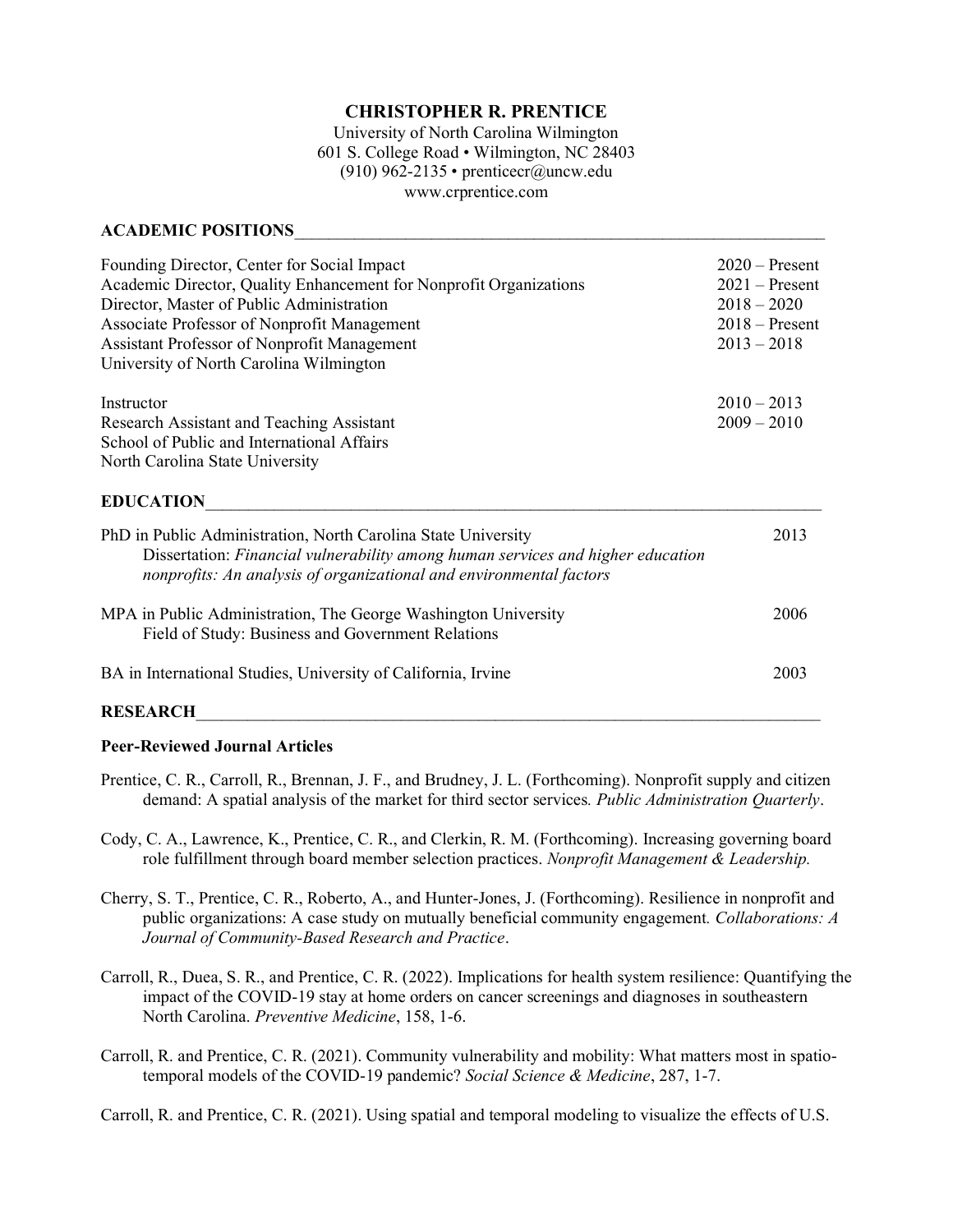state-issued stay at home orders on COVID-19*. Scientific Reports*, 11(1): 1-7.

- Prentice, C. R., Brudney, J. L., Clerkin, R. M., and Brien, P. C. (2020). At your service: Nonprofit infrastructure organizations and COVID-19. *The Foundation Review*, 12(4): 51-58*.*
- Prentice, C. R., Imperial, M. T., and Brudney, J. L. (2019). Conceptualizing the collaborative toolbox: A dimensional approach to collaboration. *The American Review of Public Administration*, 49(7): 792- 809.
- Prentice, C. R. (2018). Misreporting nonprofit lobbying engagement and expenses: Charitable regulation and managerial discretion. *Nonprofit Policy Forum*, 9(2): 1-13.
- Prentice, C. R. (2018). The "state" of nonprofit lobbying research: Data, definitions, and directions for future study. *Nonprofit and Voluntary Sector Quarterly*, 47(4S): 204-217.
- Brudney, J. L. and Prentice, C. R. (2018). A new tool for new times? Using Geographic Information Systems in nonprofit organizations. *The Foundation Review*, 10(4): 38-48.
- Prentice, C. R. and Brudney, J. L. (2018). Are you being served? Toward a typology of nonprofit infrastructure organizations and a framework for their assessment. *Journal of Public and Nonprofit Affairs*, 4(1): 41-58.
- Burnett, C. M. and Prentice, C. R. (2018, equal authorship). An exploration of how partisanship impacts council-manager systems. *Politics and Policy*, 46(3): 392-415.
- Brudney, J. L., Prentice, C. R., and Harris, J. L. (2018). Beyond the comfort zone? County government collaboration with private-sector organizations to deliver services. *International Journal of Public Administration*, 41(16): 1374-1384.
- Prentice, C. R. and Brudney, J. L. (2017). Nonprofit lobbying strategy: Challenging or championing the conventional wisdom? *VOLUNTAS: International Journal of Voluntary and Nonprofit Organizations*, 28(3): 935-957.
- Prentice, C. R. and Brudney, J. L. (2016). Definitions do make a difference: County managers and their conceptions of collaboration. *Human Service Organizations: Management, Leadership & Governance*, 40(3): 193-207.
- Prentice, C. R. (2016). Understanding nonprofit financial health: Exploring the effects of organizational and environmental variables. *Nonprofit and Voluntary Sector Quarterly*, 45(5): 888-909.
- Prentice, C. R. (2016). Why so many measures of nonprofit financial performance? Analyzing and improving the use of financial measures in nonprofit research. *Nonprofit and Voluntary Sector Quarterly*, 45(4): 715-740.

#### **Other Scholarly Publications**

- Prentice, C. R. (Forthcoming). Financial analysis in nonprofit organizations. In K. Kearns and W. Jiun Wang (Eds.) *Handbook of Nonprofit Management, Leadership, and Governance*. Cheltenham, UK: Edward Elgar Publishing.
- Imperial, M. T. and Prentice, C. R. (2022). Using service learning in public administration programs: Best practices and challenges. In K. Bottom, P. Dunning, I. Elliot, and J. Diamond (Eds.) *Handbook of*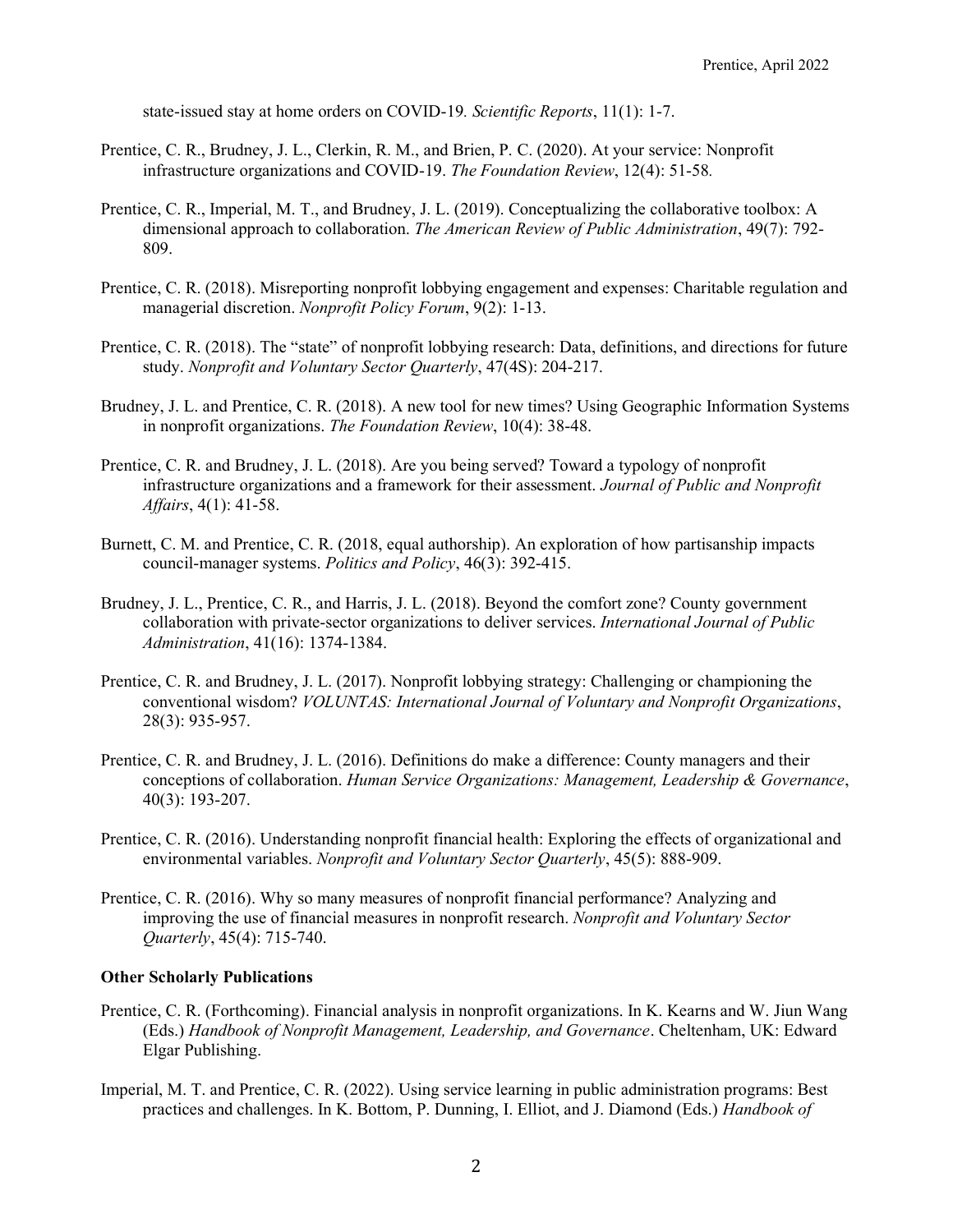*Teaching and Learning in Public Administration and Management*. Cheltenham, UK: Edward Elgar Publishing.

- Lam, M., Searing, E., Prentice C., and Grasse, N. (2020, equal authorship). Capital structure and financial health in nonprofit organizations. In I. Garcia-Rodriguez and M. E. Romero-Merino (Eds.) *Financing Nonprofit Organizations*. New York, NY: Routledge.
- Imperial, M. T., Prentice, C. R., and Brudney, J. L. (2018). Collaboration and the environment. In A. Farazmand (Ed.) *Global encyclopedia of public administration, public policy, and governance*. Cham, Switzerland: Springer.
- Prentice, C. R. and Brudney, J. L. (2016). Government contracting with the nonprofit sector. In R. A. Shick (Ed.) *Government contracting: A public solutions handbook*. New York, NY: Routledge.

### **Manuscripts Under Review**

- Prentice, C. R. (Revise and resubmit). *The influence of nonprofit financing and operations on the acquisition of unrestricted and restricted donations.*
- Fleming, C. J., Prentice, C. R., Velez, A. K., Walton, M. A. (Revise and resubmit). *The power of nonprofit sector elites: A survey experiment of the impact of persuasive messaging on charitable donations.*
- Brennan, J. F., Prentice, C. R., Kinzer, K., and Brudney, J. L. (Under review). *Taking care of business and doing overtime: Teaching research methods in public affairs curricula pre-pandemic and during COVID-19*.
- Staley, C., Duea, S. R., Prentice, C. R., and Culp-Roche, A. (Under review). *Medication Assisted Treatment: Organizational Barriers to Implementation*.
- Carroll, R., Bice, A., Roberto, A., Prentice. C. R. (Under review). *Examining mental health disorders in overweight and obese pediatric patients*.
- Cherry, S. T. and Prentice, C. R. (Under review). *Barriers to upward mobility in the Cape Fear region.*

### **Select Working Papers**

- Prentice, C. R. (Collecting data). *Collaborative networks and structural holes: Mapping communication, funding, and cooperation in a local nonprofit market.*
- Prentice, C. R. and Brudney, J. L. (Analyzing data). *Getting by (financially) with a little help from my (professional solicitor) friends.*
- Prentice, C. R., Brennan, J. F, and Kinzer, K. (Writing manuscript). *Meet your new boss, same as your old boss: Analyzing who teaches research methods courses in public affairs curricula and why it matters.*
- Imperial, M. T., Brudney, J. L., and Prentice, C. R. (Analyzing data). *Rhetoric versus reality of sector preference in cross-sector collaboration.*
- Prentice, C. R. (Seeking funding). *Portfolio management in private foundations: The social (ir)responsibility of some holdings.*

### **Professional Reports**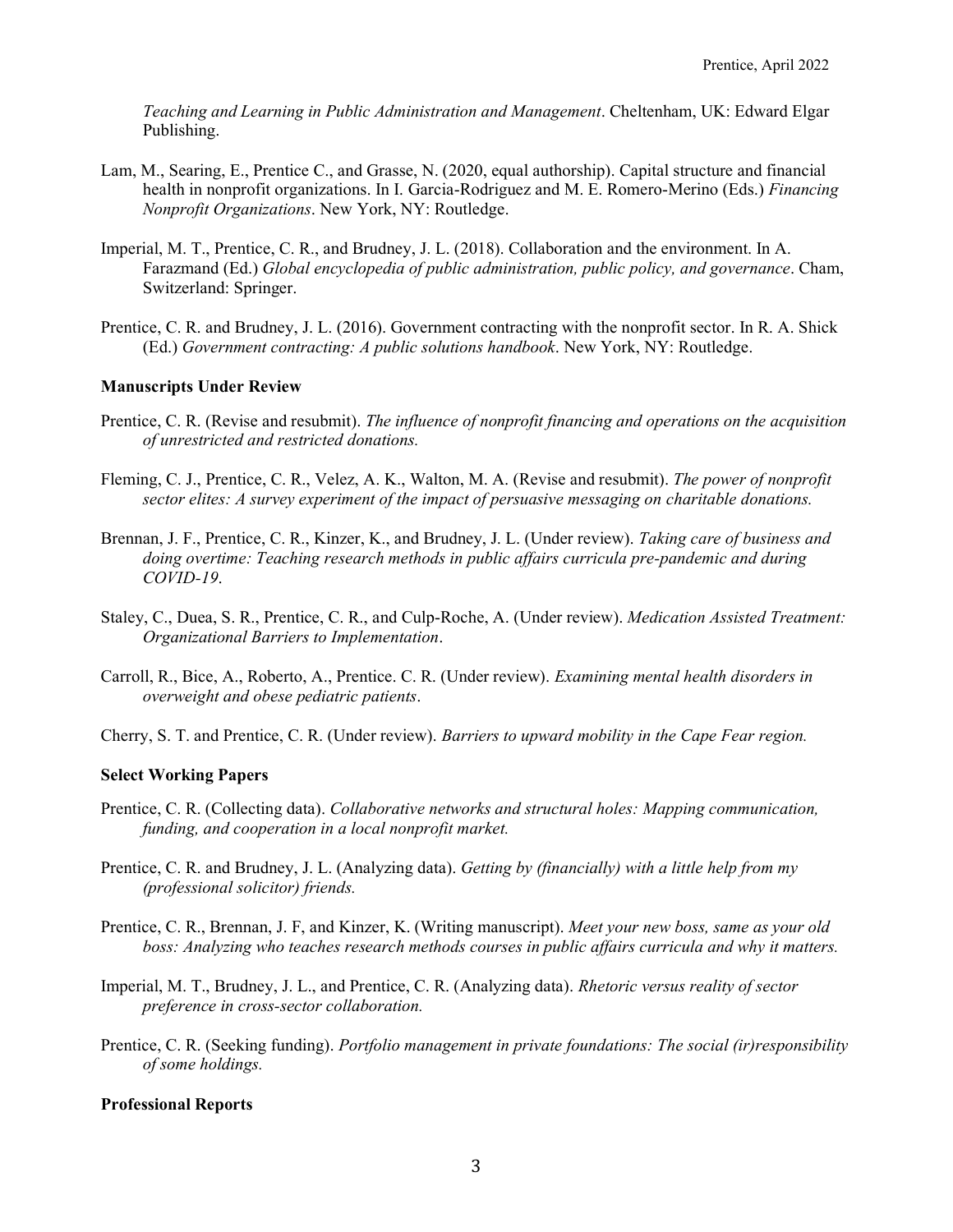- Cherry, S. and Prentice, C. R. *Barriers to Upward Mobility and Equitable Economic Growth in New Hanover County*. July 2021.
- Cherry, S. and Prentice, C. R. *New Hanover County Resiliency Task Force Organizational Partner Profile Report*. September 2020.
- Prentice, C. R. *Planning, assessment, and reporting: A strategic framework.* Quality Enhancement for Nonprofit Organizations, UNCW, August 2016.

### **Conference Presentations**

- Prentice, C. R. *Leveraging data and analytics to support local nonprofits: The role nonprofit infrastructure organizations can play in creating a healthier community*. Accepted for presentation at the 2021 ARNOVA Conference. Atlanta, GA.
- Prentice, C. R. *Methods, Shmethods: What have we left out?* Lightning Research Roundtable: Jeff's Big Ideas. Accepted for presentation at the 2021 ARNOVA Conference. Atlanta, GA.
- Prentice, C. R., Maurer, K., and Thompson, L. *Analytical storytelling: Connecting data and the lived experience.* Presented at the 2021 CIAS Conference. Virtual convening.
- Prentice, C. R. *Collaborative networks and structural holes: Mapping communication, funding, and cooperation in a local nonprofit market.* Presented at the 2020 ARNOVA Conference. Virtual convening.
- Prentice, C. R. and Cody, C. A. *The influence of nonprofit capital structure and operations on donor restriction*. Presented at the 2020 ARNOVA Conference. Virtual convening.
- Prentice, C. R., Brennan, J., and Brudney, J. L. *Nonprofit supply and citizen demand: A spatial analysis of the market for third sector services.* Presented at the 2019 ARNOVA Conference. San Diego, CA.
- Prentice, C. R., Geczi, N. I., and Brudney, J. L. *Getting by with a little help from my friends: The costeffectiveness of using professional solicitors to raise nonprofit revenue.* Presented at the 2018 ARNOVA Conference. Austin, TX.
- Prentice, C. R. *Dark money, shadow lobbying, and the role of nonprofits in policymaking.* Presented in the Public Policy, Politics, and Law colloquium at the 2018 ARNOVA Conference. Austin, TX.
- Geczi, N. I., Prentice, C. R., and Brudney, J. L. *Getting by (financially) with a little help from my (professional solicitor) friends.* Presented at the 2018 IRSPM Conference. Edinburgh, Scotland.
- Prentice, C. R. *Misreporting nonprofit lobbying expenses: A comparison of state and federal data*. Presented at the 2017 ARNOVA Conference. Grand Rapids, MI.
- Wirth, G. C., Brudney, J. L., and Prentice, C. R. *Exploring government service delivery through collaboration with nonprofit organizations: Myth versus practice*. Presented at the 2017 ARNOVA Conference. Grand Rapids, MI.
- Ogilvie, L. F., Brudney, J. L., and Prentice, C. R. *Sustaining policy innovation in nonprofit organizations: The results and implications of the adoption of geographic information systems*. Presented at the 2017 ARNOVA Conference. Grand Rapids, MI.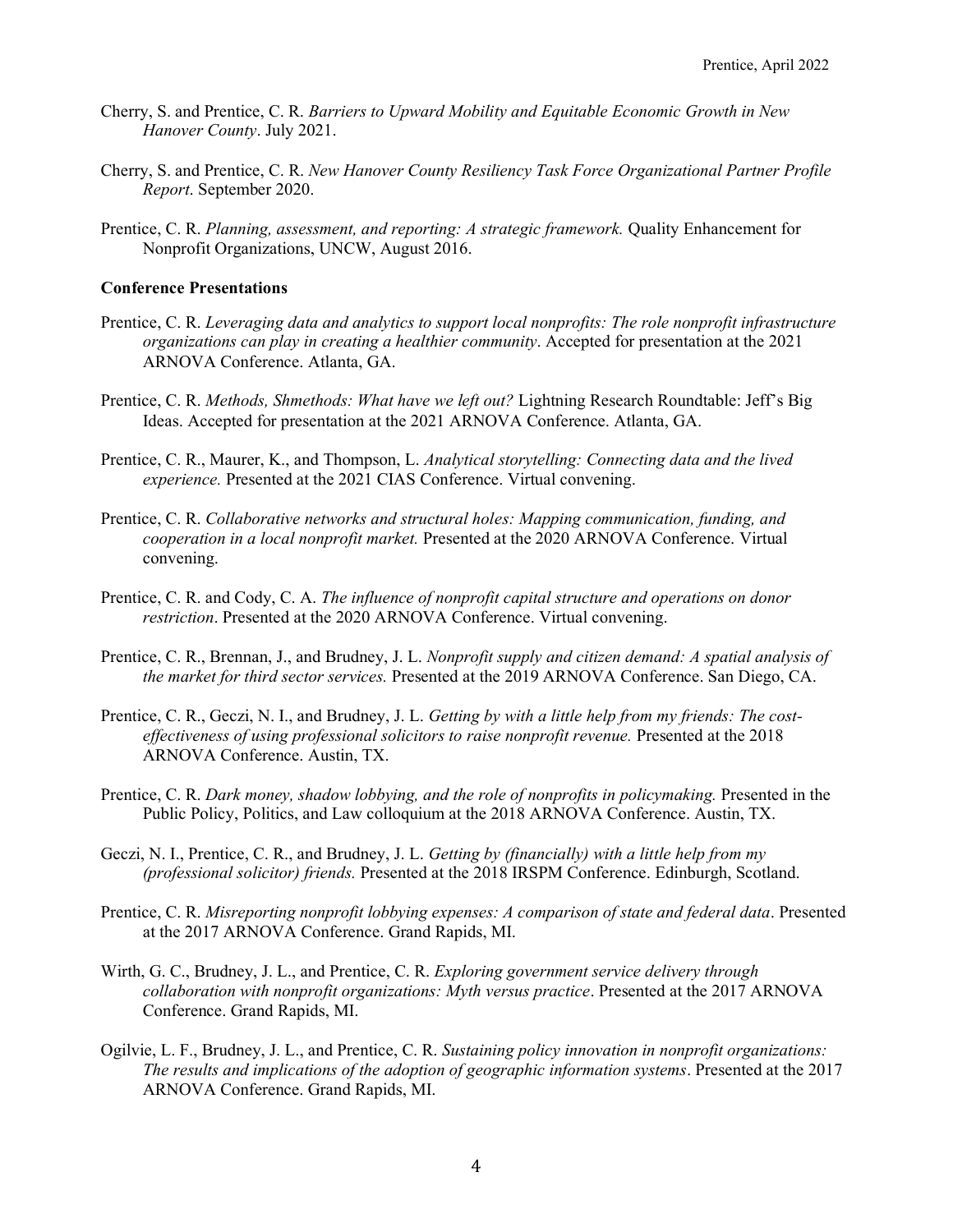- Prentice, C. R. *Misreporting charitable lobbying engagement and expenses*. Presented at the 2017 ABFM Conference. Washington, DC.
- Aliyeva, A., Cody, C. A., and Prentice, C. R. *Does efficient mean better? Administrative efficiency and student outcomes in nonprofit institutions of higher education.* Presented at the 2017 AEFP Conference. Washington, DC.
- Prentice, C. R. and Cody, C. A. *Do donations differ? An analysis of nonprofit operations, financing, and donor restriction.* Presented at the 2016 ARNOVA Conference. Washington, DC.
- Prentice, C. R., Brudney, J. L., and Harris, J. L. *Supplying the demand? County government collaborations with nonprofit organizations.* Presented at the 2016 ARNOVA Conference. Washington, DC.
- Prentice, C. R. and Brudney, J. L. *One of a kind? County government collaborations with nonprofit organizations, for-profit firms, and other governments.* Presented at the 2016 ISTR Conference. Stockholm, Sweden.
- Burnett, C. M. and Prentice, C. R. *Playing it safe: An exploration of how county managers camouflage their political leanings.* Presented at the 2016 SPPC conference. Dallas, TX.
- Prentice, C. R. *An examination of nonprofit lobbying research: Data, definitions, and directions for future study*. Presented at the 2015 ARNOVA Conference. Chicago, IL.
- Brudney, J. L, Prentice, C. R., and Russell, A. R. *2-1-1 & 990: Does it all add up?* Presented at the 2015 ARNOVA Conference. Chicago, IL.
- Biddle, J. C. and Prentice, C. R. *The bureaucratization of collaboration: Exploring the tensions between structure and outcomes*. Presented at the 2015 SECOPA Conference.
- Prentice, C. R., Biddle, J. C., and Brudney, J. L. *A new look at nonprofit lobbying activity: Better data, stronger results*. Presented at the 2015 IU SPEA Conference, "Advancing the Field(s) of Nonprofit Management: New Structures, New Solutions." Bloomington, IN.
- Prentice, C. R. and Brudney, J. L. *Definitions do make a difference: County managers and their conceptions of collaboration*. Presented at the 2015 ICPP Conference. Milan, Italy.
- Prentice, C. R. and Brudney, J. L. *Mapping local government collaboration: An empirical examination of the conditions that lead to the choice of nonprofit organizations as partners*. Presented at the 2014 ARNOVA Conference. Denver, CO.
- Prentice, C. R. *An exploration of the environmental effects on nonprofit financial health*. Presented at the 2013 ARNOVA Conference. Hartford, CT.
- Prentice, C. R. *Nonprofit financial measures: What do they capture?* Presented at the 2013 ARNOVA Conference. Hartford, CT.
- Prentice, C. R. *Organizational and environmental determinants of nonprofit financial vulnerability: A factor analysis of commonly tested accounting ratios*. Presented at the 2012 ARNOVA Conference. Indianapolis, IN.
- Prentice, C. R. and Cody, C. A. *Charter school performance: A look at alternative funding sources*. Presented at the 2012 ASPA Conference. Las Vegas, NV.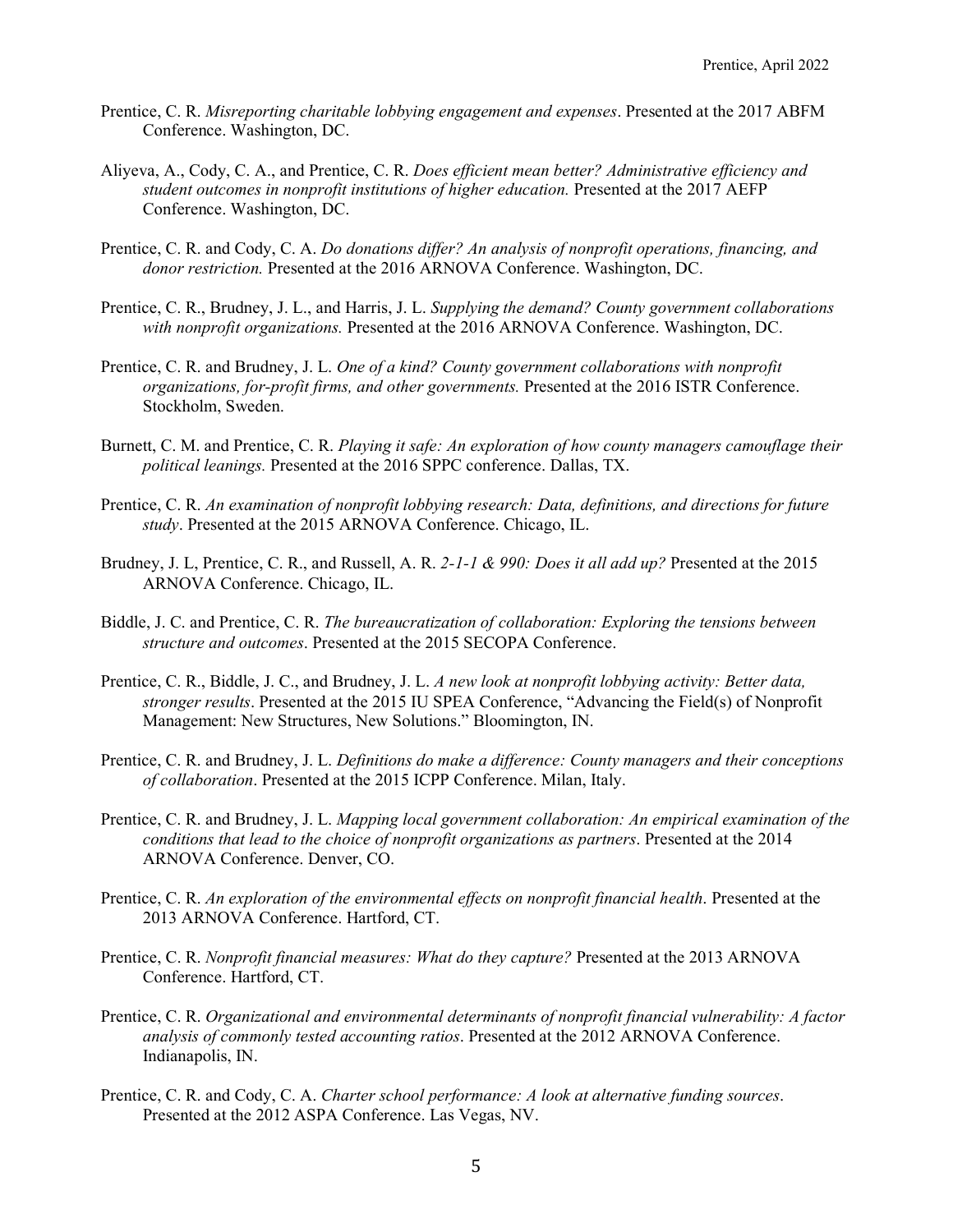Cody, C. A. and Prentice, C. R. *The effects of legal autonomy and management flexibility on charter school revenue: A three state analysis*. Presented at the 2012 ASPA Conference. Las Vegas, NV.

### **Media Publications**

Prentice, C. R. (January 22, 2021). Mapping local nonprofit sector's future. *Wilmington Business Journal*: http://www.wilmingtonbiz.com/nonprofit/2021/01/22/opinion\_mapping\_local\_nonprofit\_sectors\_future/214 01

## **GRANTS AND CONTRACTS**\_\_\_\_\_\_\_\_\_\_\_\_\_\_\_\_\_\_\_\_\_\_\_\_\_\_\_\_\_\_\_\_\_\_\_\_\_\_\_\_\_\_\_\_\_\_\_\_\_\_\_\_\_\_\_\_\_\_\_\_

### **Funded**

Cape Fear Collective, \$32,000, Principal Investigator, *Nonprofit ecosystem and infrastructure in the Cape Fear Region*, 2021-2022

Hemophilia of North Carolina, \$22,000, Principal Investigator, *Financial and psychosocial needs of HNC clients post pandemic*, 2021-2022

Cape Fear Collective, \$30,000, Principal Investigator, *Workforce engagement and inclusive economic growth in the Cape Fear Region*, 2020

Greater Wilmington Chamber Foundation and Cape Fear Collective, \$51,440, Principal Investigator, *Community needs assessment and nonprofit market analysis*, 2019

UNCW College of Arts and Sciences Travel Award, \$1,000, Principal Investigator, 2017

UNCW College of Arts and Sciences Summer Research Initiative, \$3,500, Principal Investigator, 2017

UNCW College of Arts and Sciences Pilot Grant, \$2,500, Co-Principal Investigator, 2016

## **Under Review**

Blue Cross Blue Shield Foundation, \$150,000, Principal Investigator, *Enhancing Data Capacity in Community as a Tool for Social Change to Advance Racial Equity*

### **Not Funded**

Robert Wood Johnson Foundation, \$200,000, co-Principal Investigator, *Policy pathways to equitable health and early childhood development*, 2021

Robert Wood Johnson Foundation, \$500,000, Principal Investigator, *Networks, redundancy, and structural holes: Coordinating medical care, social services, and public health sector organizations through an integrated data system*, 2019

Robert Wood Johnson Foundation, \$250,000, Principal Investigator, *Corporate anchors and collective impact: Building a healthy community through cross-sector collaboration*, 2019

UNCW Charles L. Cahill Grant for Faulty Scholarship, \$5,000, Principal Investigator, 2016

UNCW Charles L. Cahill Grant for Faulty Scholarship, \$5,000, Principal Investigator, 2015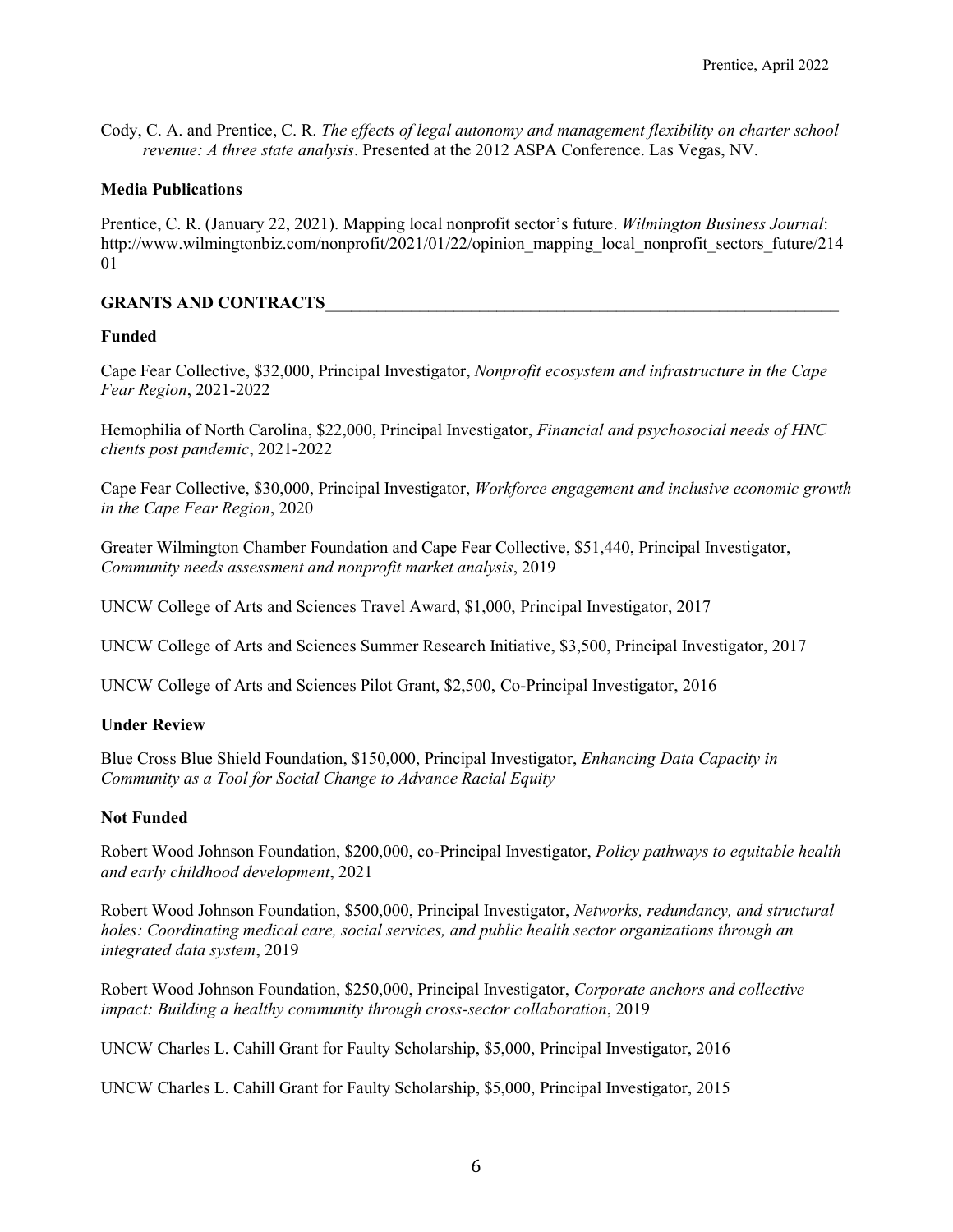## $$

| University of North Carolina Wilmington – Graduate                 |
|--------------------------------------------------------------------|
| Nonprofit Management (5)                                           |
| Nonprofit Resource Development (Classroom: 2; Online: 6)           |
| Nonprofit Business Law (Classroom: 3; Online: 3)                   |
| Nonprofit Leadership Experience (1)                                |
| Managing Interorganizational Relations (7)                         |
| Nonprofits, Policy, and Society (1)                                |
| Public Management and Organization Theory (3)                      |
| Financial Management and Decision Making (Classroom: 2; Online: 1) |
| University of North Carolina Wilmington – Undergraduate            |
| Introduction to Public Administration $(2)$                        |

Introduction to Public Administration (2) Introduction to Nonprofit Management (Classroom: 7; Online: 2) Introduction to Nonprofit Organizations (1)

North Carolina State University – Undergraduate Introduction to Nonprofit Organizations (5) Introduction to Public Administration (4) Introduction to Nonprofit Organizations, Teaching Assistant (2)

*Number in parentheses denotes the number of times taught, current through Spring 2022*

#### **SERVICE**

#### **Community**

- United Way of the Cape Fear Area, Board Member, 2016-present; Chair, 2020-present; Treasurer, 2019- 2020; Finance Committee, Member, 2017-2020; Hurricane Relief & Recovery Allocations Committee, Member, 2018-present; CEO Search Committee, Member, 2017
- Cape Fear Collective, Research and Data Consultant, 2019-present
- MedNorth Health Center, Finance Committee, Member, 2020-present

NHC Resiliency Task Force, Data Committee, Member, 2020-present

Voyage of Wilmington (formerly Blue Ribbon Commission on the Prevention of Youth Violence), Board Member, 2014-2020; Treasurer, 2014-2019; Finance and Governance Committee, Member, 2014-2020

City of Wilmington American Rescue Plan Act Funds Nonprofit Committee, Member, 2021

Advisor to community nonprofits, Wilmington, NC, 2013-present

- New Hanover County SERVE Professional Development Academy, Instructor for 12 workshops on *Public Budgeting* (6) and *Finance for the Public Servant* (6), 2016-2020
- City of Wilmington Leadership Development Academy, Instructor for 2 workshops on *Public Budgeting* (1) and *Finance for the Public Servant* (1), 2019
- Sampson County Leadership Development Academy, Instructor for 2 workshops on *Public Budgeting* (1) and *Finance for the Public Servant* (1), 2019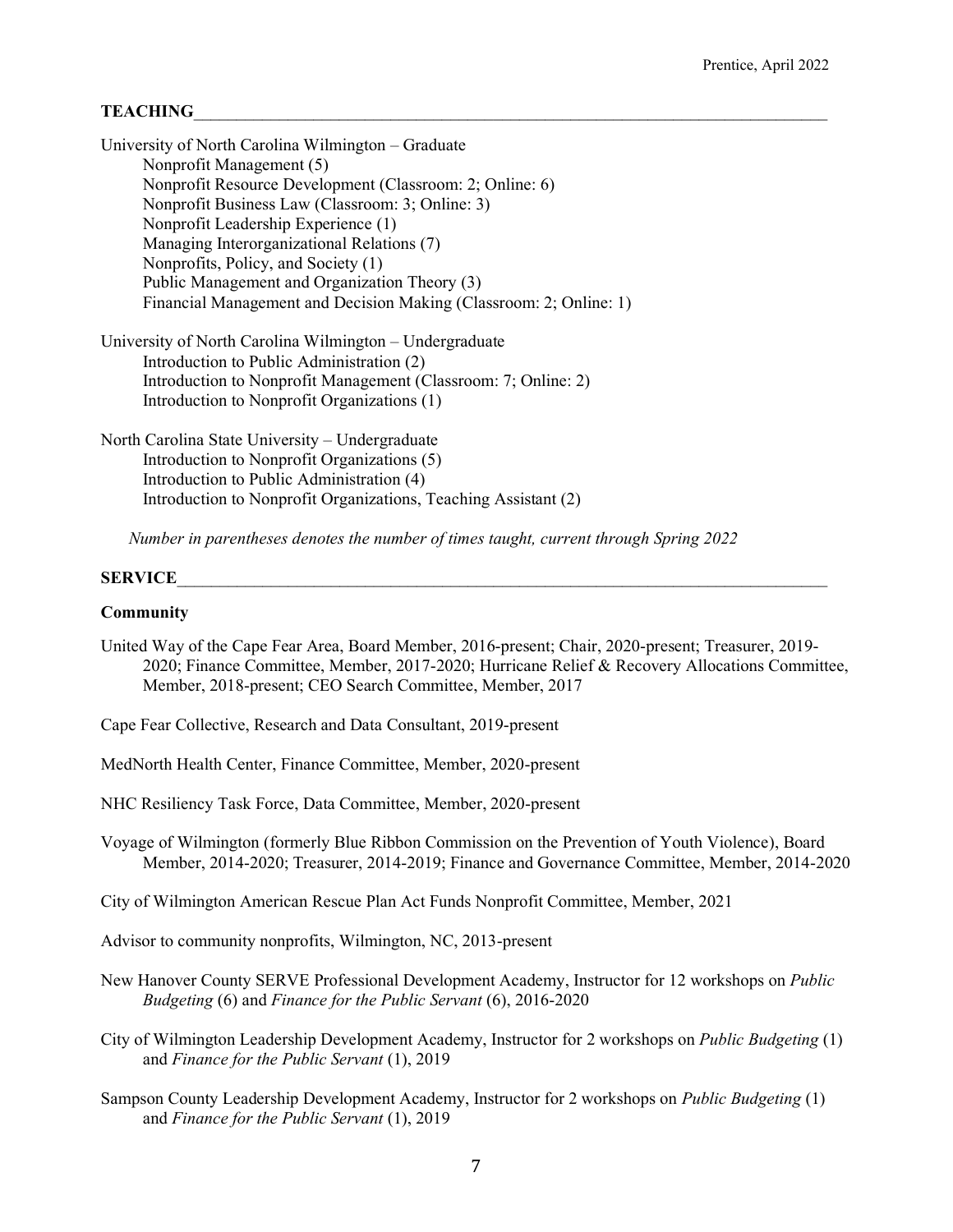- Cumberland County Leadership Development Academy, Instructor for 4 workshops on *Public Budgeting* (2) and *Finance for the Public Servant* (2), 2019-2020
- Nonprofits 101 for AmeriCorps and National Service members, Instructor for 2 workshops on *Nonprofit Financial Management*, 2020-2021
- Academy for Strategic Management, Instructor for 3 workshops on *Strategic Planning & Implementation*, 2013-2015

## **University**

Task Force on Evaluating the Opportunity for a New College at UNCW, Chair, 2022-present

Innovation and Economic Prosperity Committee, Member & Data Subcommittee Chair, 2020-present

Fall 2020 Planning Committee, Special Advisor, 2020

Faculty Athletic Committee, Member, 2020-present

Faculty Senate Budget Committee, 2018-present

Faculty Senate RTP Application Committee, 2022-present

Pi Alpha Alpha, UNCW Chapter, Advisor and Founder, 2014-present

Office of Community Engagement and Applied Learning, Advisory Board Member, 2021-present

Indigenous Public Art Selection Committee, Member, 2021-present

Quality Enhancement for Nonprofit Organizations, Advisory Board Member, 2013-2016

UNCW College of Arts and Sciences Summer Research Initiative Grant Committee, Member, Fall 2018

General Education Assessment ETEAL Critical Reflection, Scorer, 2018, 2014 Critical Thinking, Scorer, 2017 Information Literacy, Scorer, 2016 Diversity, Scorer, 2015

### **Department**

MPA Nonprofit Management Concentration, Advisor, 2013-2019, 2020-present

Minor in Nonprofit Management & Leadership, Co-Founder/Advisor, 2014-2019, Advisor, 2021-present

MPA Admissions, Scholarships, and GTAs Committee, Member, 2014-2015, 2017-present

Faculty Senator, Public and International Affairs, 2017-2019

MPA Internship Coordinator, 2019-2020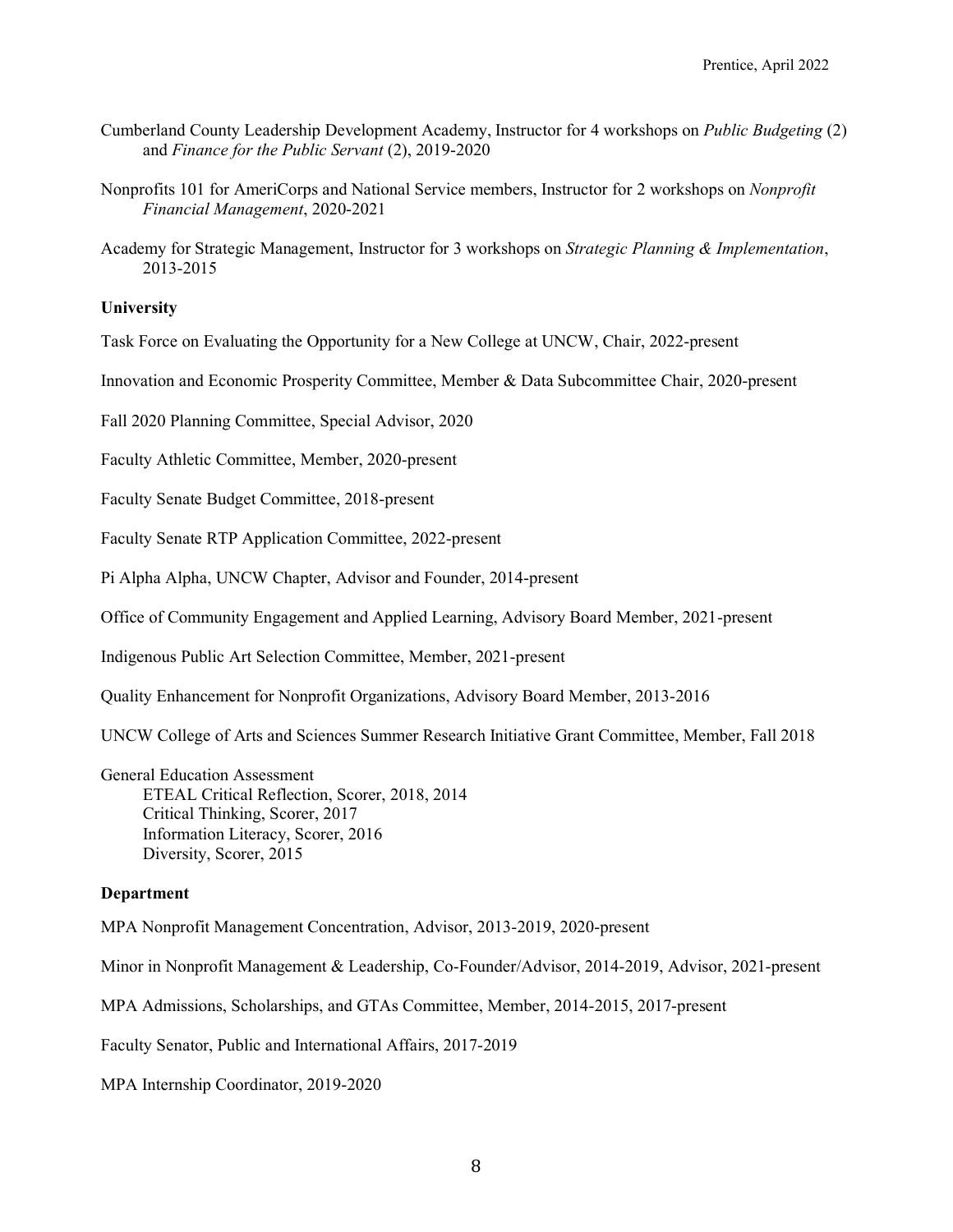Faculty Peer Review Committee, Member, 2016-2017

MPA Assessment Committee, Member, 2014-2017

CHE Policy Committee, Member, 2016-2017

RTP Policy Committee, Member, 2016-2017

Committee exploring establishment of Graduate Nonprofit Certificate, Member, 2013-2016

Post-Tenure Review Policy Development Committee, Member, 2015-2016

Curriculum Committee, Member, 2015-2016

MPA Faculty Search Committee, Member, 2014-2015, 2017-2018, 2018-2019

Directed Independent Studies (15)

Co-authored 6 conference papers and 1 published article with MPA students

## **Profession**

*Nonprofit Management & Leadership*, Editorial Board Member, 2022-present

ARNOVA Section on Data and Analytics, Board Chair, 2021-present

ARNOVA Section on Finance and Financial Management, Board Member, 2019-2020

ARNOVA Best Conference Paper Award, Chair, 2018-2019

NVSQ Data Management and Transparency Initiative, Administrative and Archival Data Subgroup, Member & Report Co-Author, 2020-present

2022 ARNOVA Conference Local Arrangements Committee, Member, 2021-present

ARNOVA Scholarships & Travel Grants Committee, Member, 2017-2018

ARNOVA Webinar, *Publications, Promotions, & Private Life: Work/Life Balance Across the Academic Career*, Presenter, December 2018

North Carolina Public Administration Alliance, Co-founder and Board Member representing UNCW, 2019- 2020

Tenure and Promotion Committee, External Reviewer, Indiana University Kokomo School of Business, 2021

Data and Analytics Section Colloquium: *Unlocking Nonprofit and Philanthropic Data*, Chair, 2021 ARNOVA Conference

Reviewer

*Public Administration Review Nonprofit and Voluntary Sector Quarterly Nonprofit Management & Leadership*